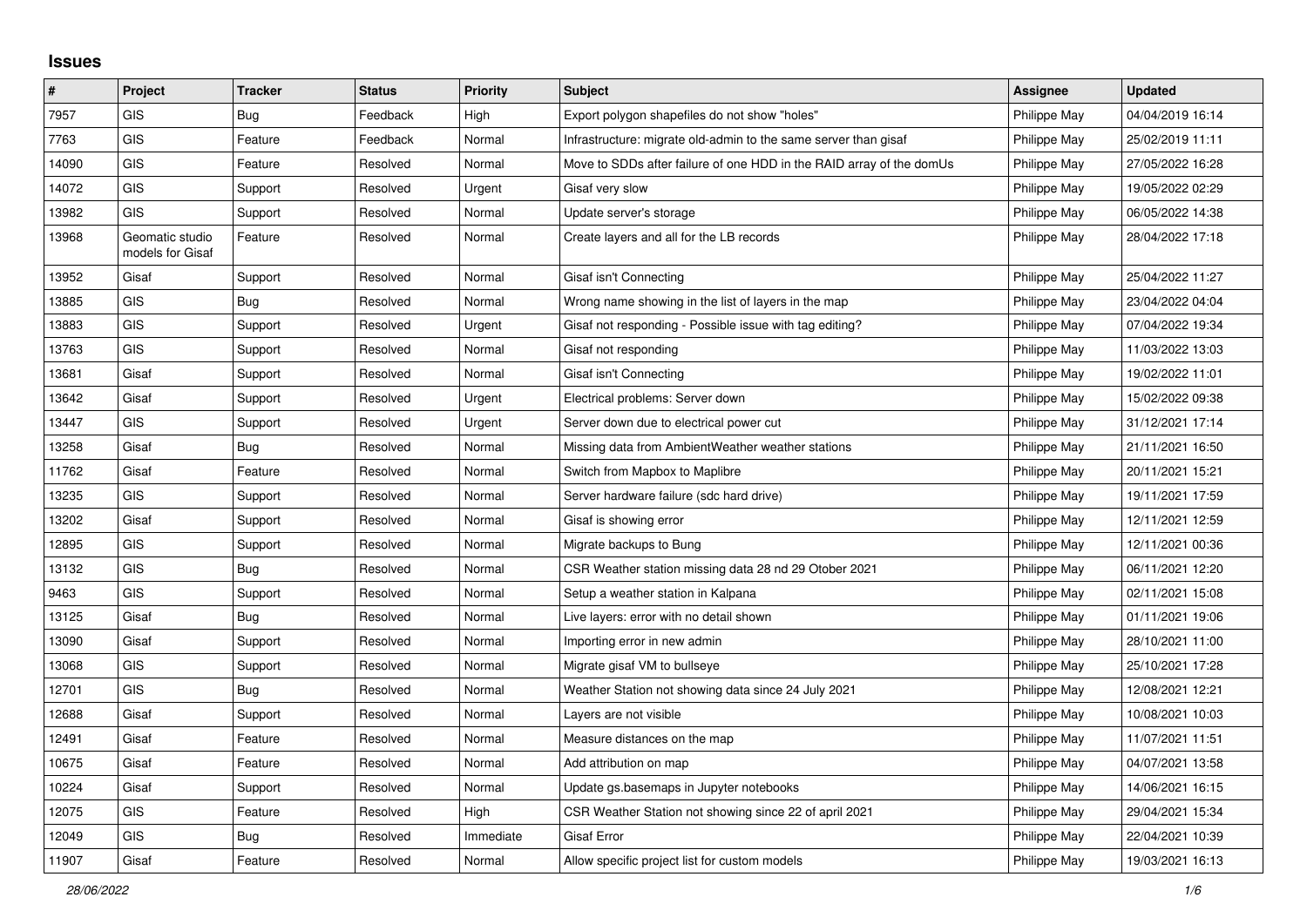| $\vert$ # | Project | <b>Tracker</b> | <b>Status</b> | <b>Priority</b> | <b>Subject</b>                                                                                               | <b>Assignee</b> | <b>Updated</b>   |
|-----------|---------|----------------|---------------|-----------------|--------------------------------------------------------------------------------------------------------------|-----------------|------------------|
| 11886     | Gisaf   | Support        | Resolved      | Normal          | Pandas resample deprecation warning                                                                          | Philippe May    | 16/03/2021 12:49 |
| 11649     | Gisaf   | Feature        | Resolved      | Normal          | Wells timeline dashboard misc. improvements                                                                  | Philippe May    | 27/01/2021 15:47 |
| 11577     | Gisaf   | Feature        | Resolved      | Normal          | Dashboard: multiple sections per page                                                                        | Philippe May    | 27/01/2021 12:37 |
| 10569     | Gisaf   | Feature        | Resolved      | Normal          | Well Masterfile/Repository                                                                                   | Philippe May    | 19/12/2020 17:10 |
| 11457     | Gisaf   | Support        | Resolved      | Normal          | Building Shed and Retaining Walls are not showing in a map                                                   | Philippe May    | 14/12/2020 19:52 |
| 11449     | Gisaf   | Feature        | Resolved      | Normal          | Strip extra characters when importing survey CSV files                                                       | Philippe May    | 10/12/2020 01:06 |
| 10740     | Gisaf   | <b>Bug</b>     | Resolved      | Normal          | Change status: issue with projection system                                                                  | Philippe May    | 17/09/2020 14:34 |
| 10741     | Gisaf   | Feature        | Resolved      | Normal          | Add a way for changing status of a feature, given its original id                                            | Philippe May    | 16/09/2020 17:35 |
| 10948     | Gisaf   | Feature        | Resolved      | Normal          | Add WMS3 server capabilities (with pygeoapi)                                                                 | Philippe May    | 14/09/2020 16:59 |
| 10920     | Gisaf   | Feature        | Resolved      | Normal          | Add option to display labels on the map                                                                      | Philippe May    | 07/09/2020 11:54 |
| 10830     | Gisaf   | Bug            | Resolved      | Normal          | Import issue with raw survey points                                                                          | Philippe May    | 30/08/2020 14:45 |
| 10829     | Gisaf   | <b>Bug</b>     | Resolved      | Normal          | Missing symbols                                                                                              | Philippe May    | 24/08/2020 12:34 |
| 10819     | Gisaf   | Bug            | Resolved      | Normal          | Evergreen well : popup showing "null" instead of location, status, type                                      | Philippe May    | 23/08/2020 23:44 |
| 10732     | Gisaf   | <b>Bug</b>     | Resolved      | Normal          | Wind Speed unit                                                                                              | Philippe May    | 04/08/2020 16:52 |
| 10728     | Gisaf   | <b>Bug</b>     | Resolved      | Normal          | Cannot download CSV for values                                                                               | Philippe May    | 03/08/2020 15:49 |
| 10323     | GIS     | <b>Bug</b>     | Resolved      | Normal          | Survey points from Eric Chacra: misc issues                                                                  | Philippe May    | 03/08/2020 13:11 |
| 10693     | GIS     | Support        | Resolved      | Normal          | Wrong geometry type for category R54                                                                         | Philippe May    | 30/07/2020 12:00 |
| 9552      | Gisaf   | Documentation  | Resolved      | Normal          | Weekly resampling - Starts on mondays                                                                        | Philippe May    | 25/07/2020 17:12 |
| 10182     | Gisaf   | Feature        | Resolved      | Normal          | Function to change status of surveyed features                                                               | Philippe May    | 15/07/2020 15:10 |
| 10536     | Gisaf   | Feature        | Resolved      | Normal          | Migrate PlottableModel.Actions.download_csv_value to plugins                                                 | Philippe May    | 15/07/2020 15:07 |
| 10539     | Gisaf   | <b>Bug</b>     | Resolved      | Normal          | New basket admin: the metadata (surveyor, etc) aren't populated from raw<br>points when importing shapefiles | Philippe May    | 15/07/2020 15:02 |
| 10439     | Gisaf   | Bug            | Resolved      | Normal          | Reconciliation: use categories instead of layers                                                             | Philippe May    | 27/06/2020 05:21 |
| 10213     | Gisaf   | <b>Bug</b>     | Resolved      | Normal          | Point showing in the reconciliation pop-up but error while reconciling                                       | Philippe May    | 26/06/2020 14:37 |
| 10400     | Gisaf   | <b>Bug</b>     | Resolved      | Normal          | Map search: works only once                                                                                  | Philippe May    | 24/06/2020 12:05 |
| 10407     | Gisaf   | Bug            | Resolved      | Normal          | Live layer DXF export: missing reprojection                                                                  | Philippe May    | 23/06/2020 04:24 |
| 10360     | Gisaf   | <b>Bug</b>     | Resolved      | Normal          | Cannot import survey: accuracy issue                                                                         | Philippe May    | 17/06/2020 01:29 |
| 10337     | Gisaf   | Bug            | Resolved      | Normal          | Custom layers with a "status" column not displayed on the map                                                | Philippe May    | 13/06/2020 17:36 |
| 10331     | Gisaf   | Feature        | Resolved      | Normal          | Reconciliation: sort layer by alphabetical order                                                             | Philippe May    | 12/06/2020 17:45 |
| 10289     | Gisaf   | <b>Bug</b>     | Resolved      | Normal          | New basket: cannot import raingauge Excel sheet                                                              | Philippe May    | 11/06/2020 12:17 |
| 10306     | Gisaf   | <b>Bug</b>     | Resolved      | Normal          | Logout not working                                                                                           | Philippe May    | 11/06/2020 12:13 |
| 10152     | Gisaf   | Feature        | Resolved      | Normal          | wells list in Measures Tab with only wells having measures                                                   | Philippe May    | 10/06/2020 15:05 |
| 10149     | Gisaf   | Bug            | Resolved      | Normal          | Import basket: fix authorization auto import                                                                 | Philippe May    | 09/06/2020 23:09 |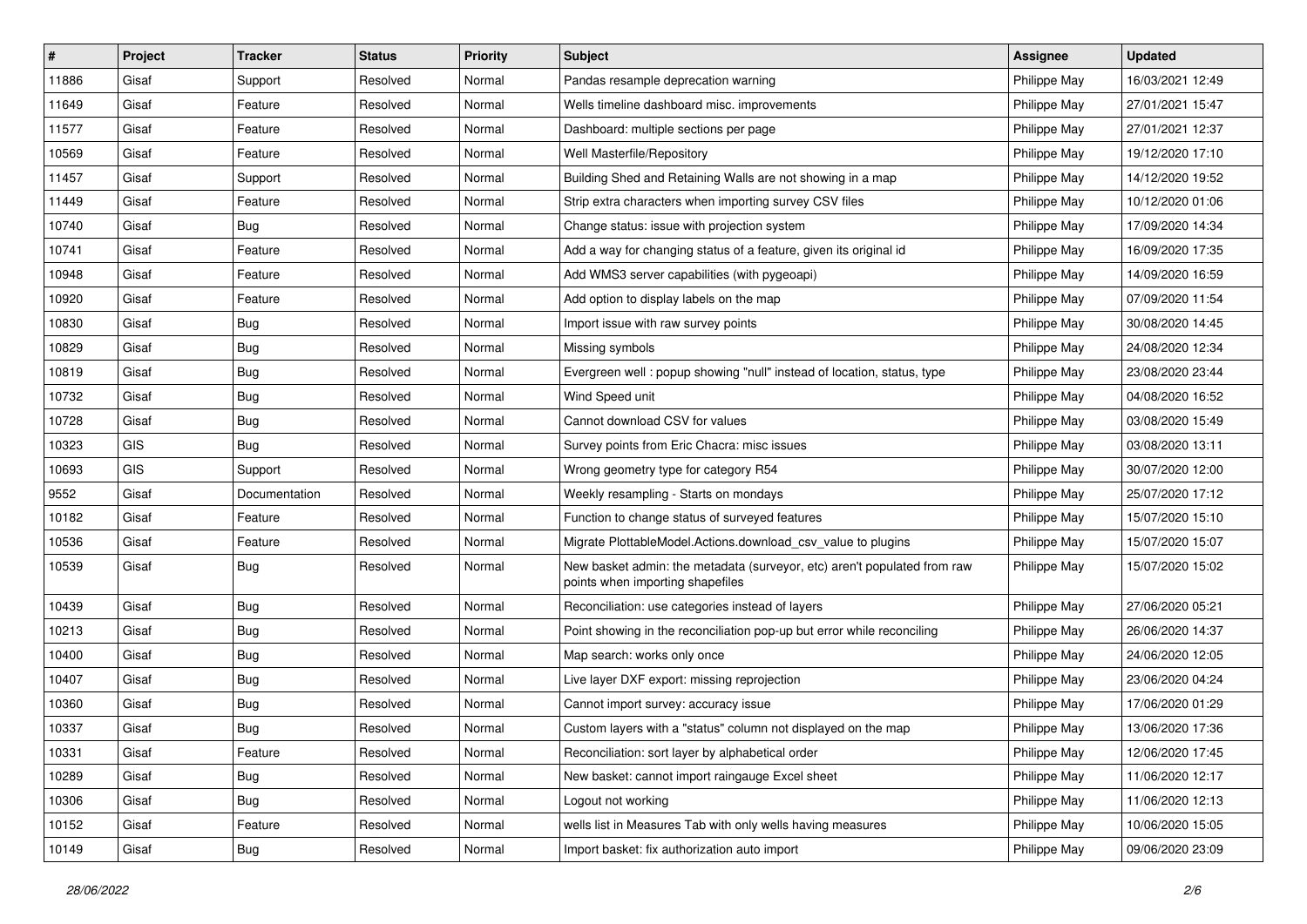| #     | Project                             | <b>Tracker</b> | <b>Status</b> | <b>Priority</b> | <b>Subject</b>                                                                                        | <b>Assignee</b> | <b>Updated</b>   |
|-------|-------------------------------------|----------------|---------------|-----------------|-------------------------------------------------------------------------------------------------------|-----------------|------------------|
| 10180 | Gisaf                               | <b>Bug</b>     | Resolved      | Normal          | Error importing Johan's shapefile                                                                     | Philippe May    | 27/05/2020 15:34 |
| 10153 | GIS                                 | Support        | Resolved      | Normal          | Postgis access for Selvarani in QGis                                                                  | Philippe May    | 23/05/2020 12:05 |
| 10151 | GIS                                 | Feature        | Resolved      | Normal          | PG ADMIN installation on server                                                                       | Philippe May    | 23/05/2020 12:04 |
| 10125 | Gisaf                               | <b>Bug</b>     | Resolved      | Normal          | Feature with Status other than existing, not showing in the map (example: future<br>building outline) | Philippe May    | 20/05/2020 04:05 |
| 10014 | Gisaf                               | Feature        | Resolved      | Normal          | Interity checks                                                                                       | Philippe May    | 19/05/2020 19:23 |
| 10123 | Gisaf                               | Bug            | Resolved      | Normal          | Basket Upload: store not saved                                                                        | Philippe May    | 19/05/2020 17:36 |
| 10122 | Gisaf                               | Bug            | Resolved      | Normal          | Reconciliation: missing categories                                                                    | Philippe May    | 19/05/2020 02:53 |
| 9944  | Gisaf                               | Feature        | Resolved      | Normal          | Admin: manage categories                                                                              | Philippe May    | 10/04/2020 12:06 |
| 9602  | Gisaf                               | <b>Bug</b>     | Resolved      | Normal          | Map: ability to cancel download                                                                       | Philippe May    | 20/01/2020 18:32 |
| 9592  | Gisaf                               | Support        | Resolved      | Urgent          | Follow up migration                                                                                   | Philippe May    | 19/01/2020 13:42 |
| 9563  | Gisaf                               | Feature        | Resolved      | Normal          | Live layers: add option to link to a map feature                                                      | Philippe May    | 12/01/2020 22:22 |
| 9220  | <b>GIS</b>                          | Feature        | Resolved      | High            | Setting the daily resampling of weather data starting from 8.30 am                                    | Philippe May    | 08/01/2020 17:57 |
| 9465  | Gisaf                               | <b>Bug</b>     | Resolved      | Normal          | Export plots to PNG missing axis labels                                                               | Philippe May    | 08/01/2020 11:35 |
| 9466  | Gisaf                               | Support        | Resolved      | Normal          | Rename "altitude" to "elevation"                                                                      | Philippe May    | 08/01/2020 11:27 |
| 9534  | Gisaf                               | Feature        | Resolved      | Normal          | GeoJson store: systematically use geodataframes                                                       | Philippe May    | 07/01/2020 16:51 |
| 9509  | Gisaf                               | Feature        | Resolved      | Normal          | Update angular-plotly to 1.5.0                                                                        | Philippe May    | 04/01/2020 12:05 |
| 9517  | Gisaf                               | Feature        | Resolved      | Normal          | Tags: add location                                                                                    | Philippe May    | 03/01/2020 11:54 |
| 9516  | Gisaf                               | Feature        | Resolved      | Normal          | Map: add option to grab link to the selected feature                                                  | Philippe May    | 02/01/2020 15:42 |
| 9519  | Gisaf                               | <b>Bug</b>     | Resolved      | Normal          | Map info: fix icons                                                                                   | Philippe May    | 02/01/2020 13:11 |
| 9510  | Gisaf                               | Feature        | Resolved      | Normal          | Automatically resample to daily when there's too much data                                            | Philippe May    | 01/01/2020 14:12 |
| 9493  | Gisaf                               | <b>Bug</b>     | Resolved      | Normal          | Plotly png download resize frame                                                                      | Philippe May    | 26/12/2019 16:37 |
| 9292  | <b>GIS</b>                          | Support        | Resolved      | Normal          | Server upgrade to buster                                                                              | Philippe May    | 13/11/2019 12:29 |
| 9036  | Gisaf                               | <b>Bug</b>     | Resolved      | Normal          | Fix login indicator                                                                                   | Philippe May    | 03/10/2019 15:15 |
| 8756  | Gisaf                               | Bug            | Resolved      | Normal          | Map: handle errors when layers (eg. in base maps) don't actually exist                                | Philippe May    | 02/08/2019 16:40 |
| 8669  | Gisaf                               | Feature        | Resolved      | Normal          | Groups of map layers                                                                                  | Philippe May    | 26/07/2019 10:51 |
| 8630  | Gisaf                               | Feature        | Resolved      | Normal          | Map: add option for filter with status                                                                | Philippe May    | 10/07/2019 16:49 |
| 8504  | <b>GIS</b>                          | Support        | Resolved      | Normal          | Clean data from the weather station                                                                   | Philippe May    | 04/07/2019 17:05 |
| 8450  | <b>GIS</b>                          | Support        | Resolved      | Normal          | Unable to Load Jupyter Lab                                                                            | Philippe May    | 10/06/2019 15:52 |
| 8096  | Geomatic studio<br>models for Gisaf | Task           | Resolved      | Normal          | Creating a Gkpg/shp for elevation points in Basins with category as an attribute                      | Philippe May    | 24/05/2019 16:57 |
| 8246  | GIS                                 | Support        | Resolved      | Normal          | Server down?                                                                                          | Philippe May    | 06/05/2019 15:45 |
| 8231  | Gisaf                               | <b>Bug</b>     | Resolved      | Normal          | Fix status in table definition of new categories                                                      | Philippe May    | 03/05/2019 17:26 |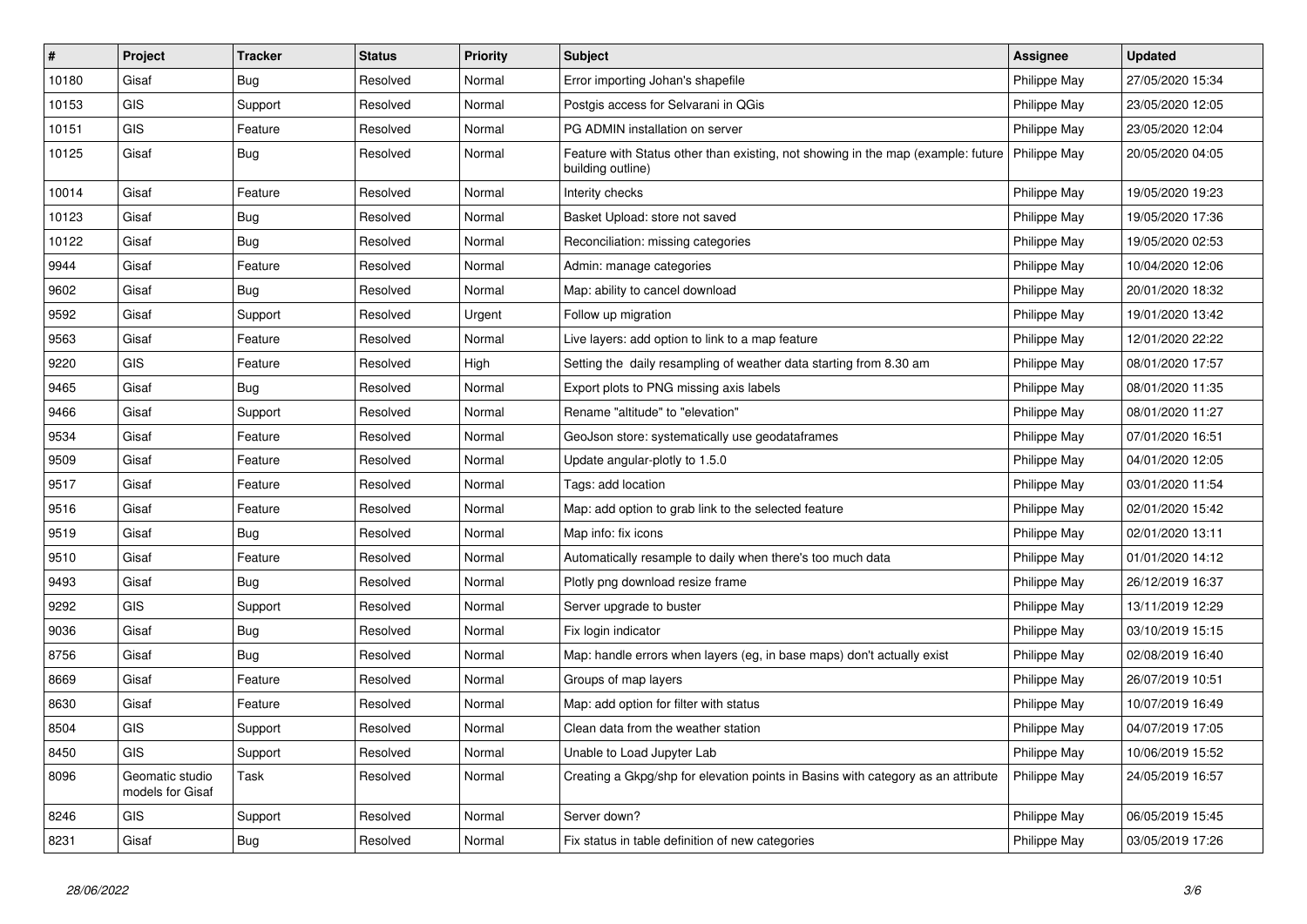| $\pmb{\#}$ | Project                             | <b>Tracker</b> | <b>Status</b> | <b>Priority</b> | <b>Subject</b>                                                   | Assignee     | <b>Updated</b>   |
|------------|-------------------------------------|----------------|---------------|-----------------|------------------------------------------------------------------|--------------|------------------|
| 7935       | Geomatic studio<br>models for Gisaf | Task           | Resolved      | Normal          | Template components in order                                     | Philippe May | 20/03/2019 15:18 |
| 7709       | Geomatic studio<br>models for Gisaf | Feature        | Resolved      | Normal          | Waste water treatment plant improvements                         | Philippe May | 19/03/2019 23:58 |
| 7936       | Geomatic studio<br>models for Gisaf | Task           | Resolved      | Normal          | Add the wastewater type to the origin                            | Philippe May | 19/03/2019 23:56 |
| 3472       | Gisaf                               | Feature        | Resolved      | Normal          | Weather station graphs: choice of parameters                     | Philippe May | 10/03/2019 14:52 |
| 7527       | Gisaf                               | Feature        | Resolved      | Normal          | Give an option to resample data for graphs (eg. rain gauge)      | Philippe May | 07/03/2019 16:24 |
| 5618       | Gisaf                               | Feature        | Resolved      | Low             | Export layers as DXF                                             | Philippe May | 05/03/2019 12:42 |
| 7813       | Gisaf                               | Documentation  | Resolved      | Normal          | Including credits for ESRI basemap (Sat, Highways, Labels)       | Philippe May | 05/03/2019 12:39 |
| 7696       | Geomatic studio<br>models for Gisaf | Feature        | Resolved      | Normal          | HT Cables shapefile from Johan                                   | Philippe May | 25/02/2019 18:54 |
| 7725       | Geomatic studio<br>models for Gisaf | Feature        | Resolved      | Normal          | Add a button for generating reports                              | Philippe May | 25/02/2019 13:08 |
| 7710       | Geomatic studio<br>models for Gisaf | Feature        | Resolved      | Normal          | Add fields to the individual components                          | Philippe May | 25/02/2019 13:07 |
| 7711       | Geomatic studio<br>models for Gisaf | Feature        | Resolved      | Normal          | Add fields to component types                                    | Philippe May | 25/02/2019 13:06 |
| 5974       | Gisaf                               | <b>Bug</b>     | Resolved      | Normal          | Issues in uploading readings into GISAF using interface          | Philippe May | 06/02/2019 09:25 |
| 7551       | GIS                                 | Bug            | Resolved      | Normal          | error while downloading shapefiles from gisaf                    | Philippe May | 06/02/2019 09:10 |
| 7156       | GIS                                 | Support        | Resolved      | Normal          | Make server boot again                                           | Philippe May | 05/02/2019 11:13 |
| 7552       | GIS                                 | <b>Bug</b>     | Resolved      | Normal          | error in auto import of raw points to point shapefiles           | Philippe May | 05/02/2019 11:13 |
| 7554       | GIS                                 | <b>Bug</b>     | Resolved      | Normal          | Cannot auto import points for project RZ                         | Philippe May | 04/02/2019 16:31 |
| 7343       | <b>GIS</b>                          | Support        | Resolved      | Normal          | Add layer for locations                                          | Philippe May | 02/02/2019 15:25 |
| 6954       | <b>GIS</b>                          | Support        | Resolved      | Normal          | Create a VM for DB                                               | Philippe May | 10/11/2018 16:02 |
| 6990       | <b>GIS</b>                          | Support        | Resolved      | Normal          | Create a VM for Notebooks                                        | Philippe May | 10/11/2018 15:57 |
| 6494       | GIS                                 | Support        | Resolved      | Normal          | Add CC copyright on data                                         | Philippe May | 31/08/2018 21:19 |
| 6069       | Gisaf                               | Task           | Resolved      | Normal          | wwtp output and flow component - output                          | Philippe May | 22/06/2018 15:15 |
| 5978       | <b>GIS</b>                          | Task           | Resolved      | High            | Registration for Bangalore Open Street Map conference            | Philippe May | 11/06/2018 11:56 |
| 5988       | Gisaf                               | Bug            | Resolved      | Normal          | problem with the flow from origin of wastewater to the component | Philippe May | 08/06/2018 15:14 |
| 5033       | Gisaf                               | Feature        | Resolved      | Normal          | Add an option to display a base line in the bar charts           | Philippe May | 04/01/2018 01:09 |
| 3410       | <b>GIS</b>                          | Support        | Resolved      | High            | Map website to http://water.auroville.org.in                     | Philippe May | 27/12/2016 22:41 |
| 3368       | <b>GIS</b>                          | Bug            | Resolved      | Urgent          | Cannot upload data                                               | Philippe May | 21/12/2016 12:10 |
| 13991      | GIS                                 | Support        | In Progress   | High            | Gisaf is again hung                                              | Philippe May | 30/04/2022 14:01 |
| 13203      | GIS                                 | Support        | In Progress   | Normal          | Redis server: fix warning relarted to memory allocation          | Philippe May | 12/11/2021 13:03 |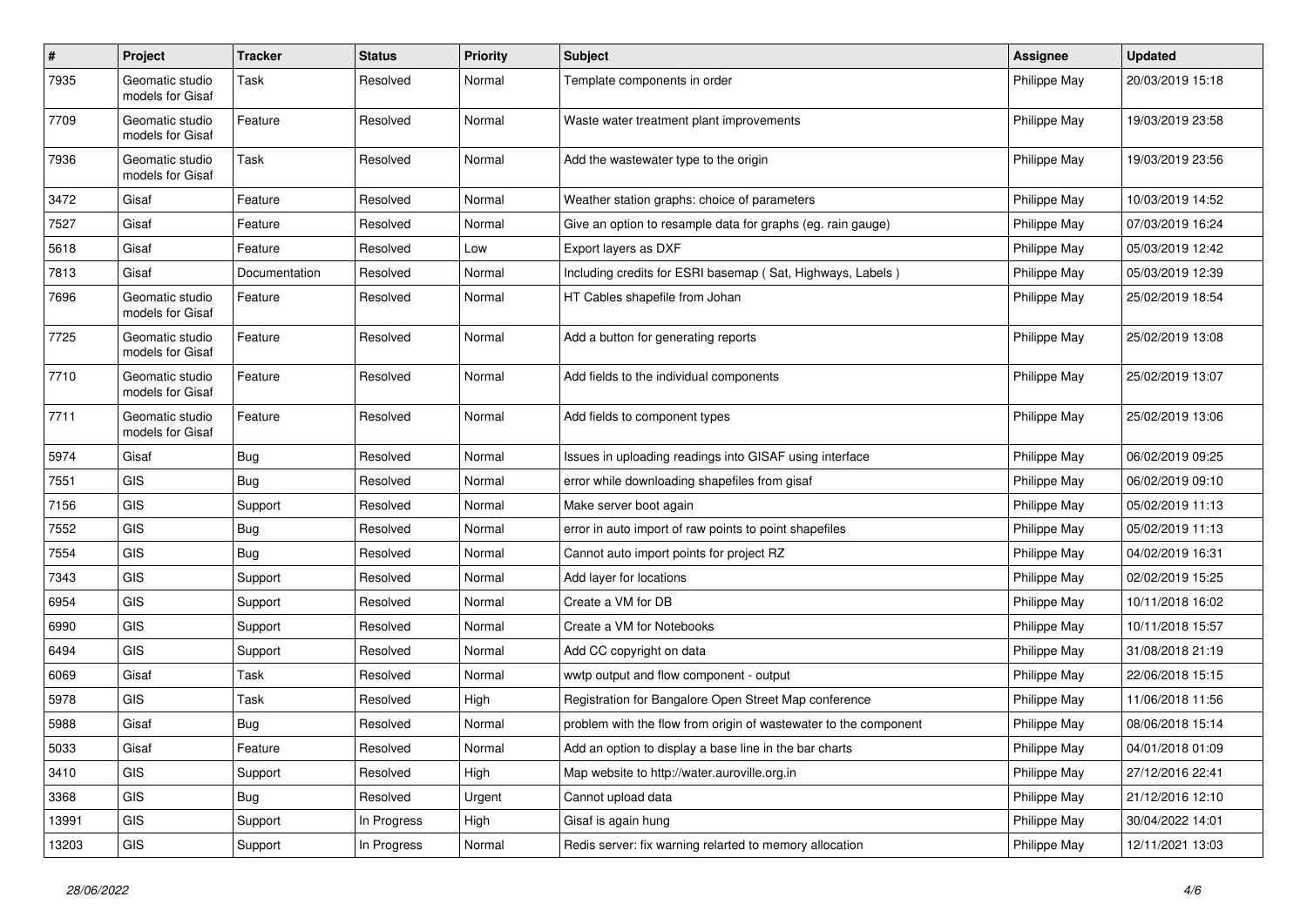| $\vert$ # | Project                             | <b>Tracker</b> | <b>Status</b> | Priority | <b>Subject</b>                                                                            | <b>Assignee</b> | <b>Updated</b>   |
|-----------|-------------------------------------|----------------|---------------|----------|-------------------------------------------------------------------------------------------|-----------------|------------------|
| 10291     | <b>GIS</b>                          | Support        | In Progress   | Normal   | Vacuum DB at reboot                                                                       | Philippe May    | 29/10/2021 11:44 |
| 13115     | <b>GIS</b>                          | Task           | In Progress   | Urgent   | Server not working after power cut                                                        | Philippe May    | 29/10/2021 11:05 |
| 12867     | GIS                                 | Support        | In Progress   | Normal   | Upgrade server (all virtual machines) to Debian bullseye                                  | Philippe May    | 25/10/2021 17:34 |
| 7584      | Gisaf                               | <b>Bug</b>     | In Progress   | Normal   | Error with large integers (graphql)                                                       | Philippe May    | 20/09/2019 10:52 |
| 7120      | GIS                                 | Support        | In Progress   | Normal   | High CPU usage on the server (dom0)                                                       | Philippe May    | 26/02/2019 13:10 |
| 7161      | GIS                                 | Support        | In Progress   | Normal   | Setup remote backup                                                                       | Philippe May    | 19/12/2018 10:14 |
| 13985     | Gisaf                               | Bug            | New           | High     | Gisaf is hanged                                                                           | Philippe May    | 29/04/2022 22:15 |
| 13901     | GIS                                 | <b>Bug</b>     | New           | Normal   | Map: style of the category with status 'E' is always applied                              | Philippe May    | 12/04/2022 11:01 |
| 13847     | GIS                                 | Support        | New           | Urgent   | Gisaf not responding                                                                      | Philippe May    | 01/04/2022 17:08 |
| 13766     | Gisaf                               | Bug            | New           | Normal   | OGCAPI: make async                                                                        | Philippe May    | 11/03/2022 14:39 |
| 12646     | Geomatic studio<br>models for Gisaf | Feature        | New           | Normal   | Add and import new data from Johan for OFC                                                | Philippe May    | 01/08/2021 19:46 |
| 12051     | GIS                                 | Support        | New           | Normal   | Update pgadmin                                                                            | Philippe May    | 22/04/2021 12:57 |
| 11898     | GIS                                 | Support        | New           | Normal   | Add Aurogreen Weather Station                                                             | Philippe May    | 17/03/2021 12:10 |
| 11678     | Geomatic studio<br>models for Gisaf | Feature        | New           | Normal   | Add new models for AVES                                                                   | Philippe May    | 02/02/2021 12:13 |
| 11506     | GIS                                 | Documentation  | <b>New</b>    | Normal   | Article on wells levels graphs                                                            | Philippe May    | 21/12/2020 16:41 |
| 11486     | GIS                                 | Feature        | New           | Normal   | Button Labels for wells details                                                           | Philippe May    | 21/12/2020 10:26 |
| 8721      | Gisaf                               | Feature        | New           | Normal   | Survey data basket: handle the case when more than one file in the basket per<br>day      | Philippe May    | 14/10/2020 17:01 |
| 11081     | Gisaf                               | Support        | <b>New</b>    | Normal   | Gisaf doesn't allowed multiple reconciliation                                             | Philippe May    | 01/10/2020 15:00 |
| 11071     | Gisaf                               | Support        | New           | Normal   | Reconciliation: cannot find some points                                                   | Philippe May    | 01/10/2020 13:03 |
| 10991     | Gisaf                               | Bug            | New           | Normal   | Graph of Average rainfall by month in Dashboard - limited viewing area when<br>zooming in | Philippe May    | 17/09/2020 14:49 |
| 9749      | Gisaf                               | Feature        | New           | Normal   | Strip extra characters in graphQL queries                                                 | Philippe May    | 07/09/2020 12:48 |
| 10862     | GIS                                 | Bug            | New           | Normal   | Fix the issues resulted from import point bug                                             | Philippe May    | 05/09/2020 15:11 |
| 10364     | Gisaf                               | Support        | New           | Normal   | Reconcile the reconciliations                                                             | Philippe May    | 17/06/2020 17:27 |
| 10214     | Gisaf                               | Support        | New           | Normal   | <b>Multiple Reconciliations</b>                                                           | Philippe May    | 27/05/2020 16:12 |
| 10140     | Gisaf                               | Bug            | New           | Normal   | Admin: sort out manager role                                                              | Philippe May    | 19/05/2020 19:22 |
| 9789      | Gisaf                               | Feature        | New           | Normal   | Login: put in a dialog                                                                    | Philippe May    | 28/02/2020 04:28 |
| 9603      | Gisaf                               | <b>Bug</b>     | New           | Normal   | Map: clean memory after removing layer                                                    | Philippe May    | 20/01/2020 13:05 |
| 6907      | Gisaf                               | Support        | New           | Low      | Study alternative for TileServer                                                          | Philippe May    | 11/01/2020 11:45 |
| 9483      | Gisaf                               | Support        | New           | Normal   | Performance: writing gpkg is slower than shapefiles                                       | Philippe May    | 08/01/2020 11:15 |
| 9538      | Gisaf                               | Feature        | New           | Normal   | Download shapefile of raw survey points facility - TO BE REMOVED?                         | Philippe May    | 07/01/2020 14:35 |